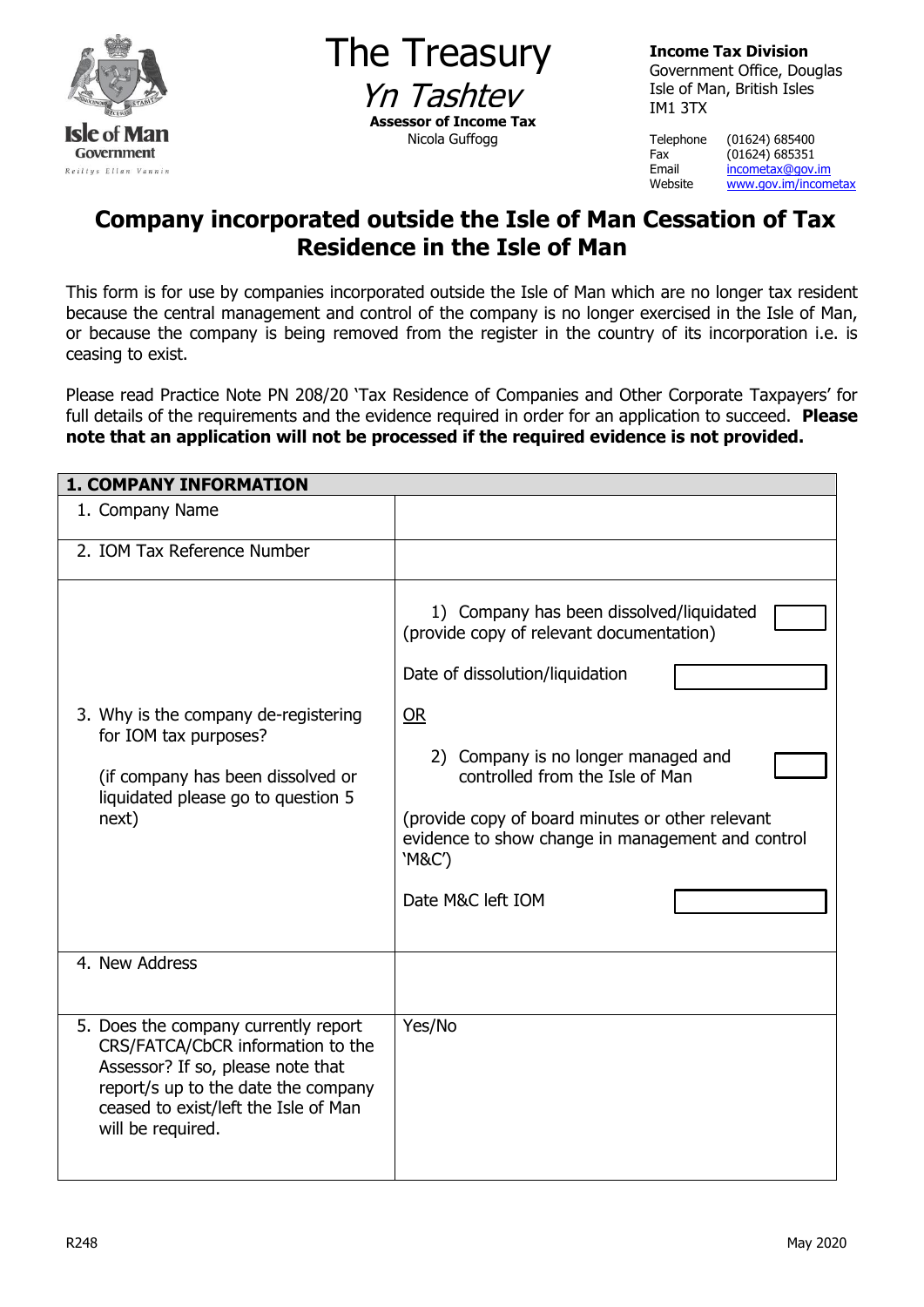| 6. After cessation of residence, will the<br>company be in receipt of any Isle of<br>Man source income or carry on any<br>Isle of Man activity in the future (e.g.<br>engage staff or operate from<br>premises in the Isle of Man)?<br>(If Yes, please provide relevant<br>details) | Yes/No |
|-------------------------------------------------------------------------------------------------------------------------------------------------------------------------------------------------------------------------------------------------------------------------------------|--------|

| <b>2. DECLARATION</b>                                                                                                       |                                        |  |  |  |  |
|-----------------------------------------------------------------------------------------------------------------------------|----------------------------------------|--|--|--|--|
| The person signing this declaration must be a director or secretary of the company.                                         |                                        |  |  |  |  |
| I declare that the information given in this application is correct and complete to the<br>best of my knowledge and belief. |                                        |  |  |  |  |
| Full Name:                                                                                                                  |                                        |  |  |  |  |
|                                                                                                                             |                                        |  |  |  |  |
| Capacity:                                                                                                                   | <b>Documents Attached</b>              |  |  |  |  |
|                                                                                                                             | Board Minutes/Equivalent Documentation |  |  |  |  |
| Signature:                                                                                                                  |                                        |  |  |  |  |
|                                                                                                                             |                                        |  |  |  |  |
| Date:                                                                                                                       |                                        |  |  |  |  |

## **3. USE OF DATA**

The information you have provided on this form is required under the Isle of Man Income Tax Act 1970 for the purposes of the assessment and collection of income tax.

**Privacy Notice:** To find out more about how we collect and use personal information, contact our office or visit our website at https://www.gov.im/treasuryprivacynotice We will send you a paper copy if you telephone us or write to us using the contact details on this form.

The information provided on this form may also be used for compilation of Government Statistics.